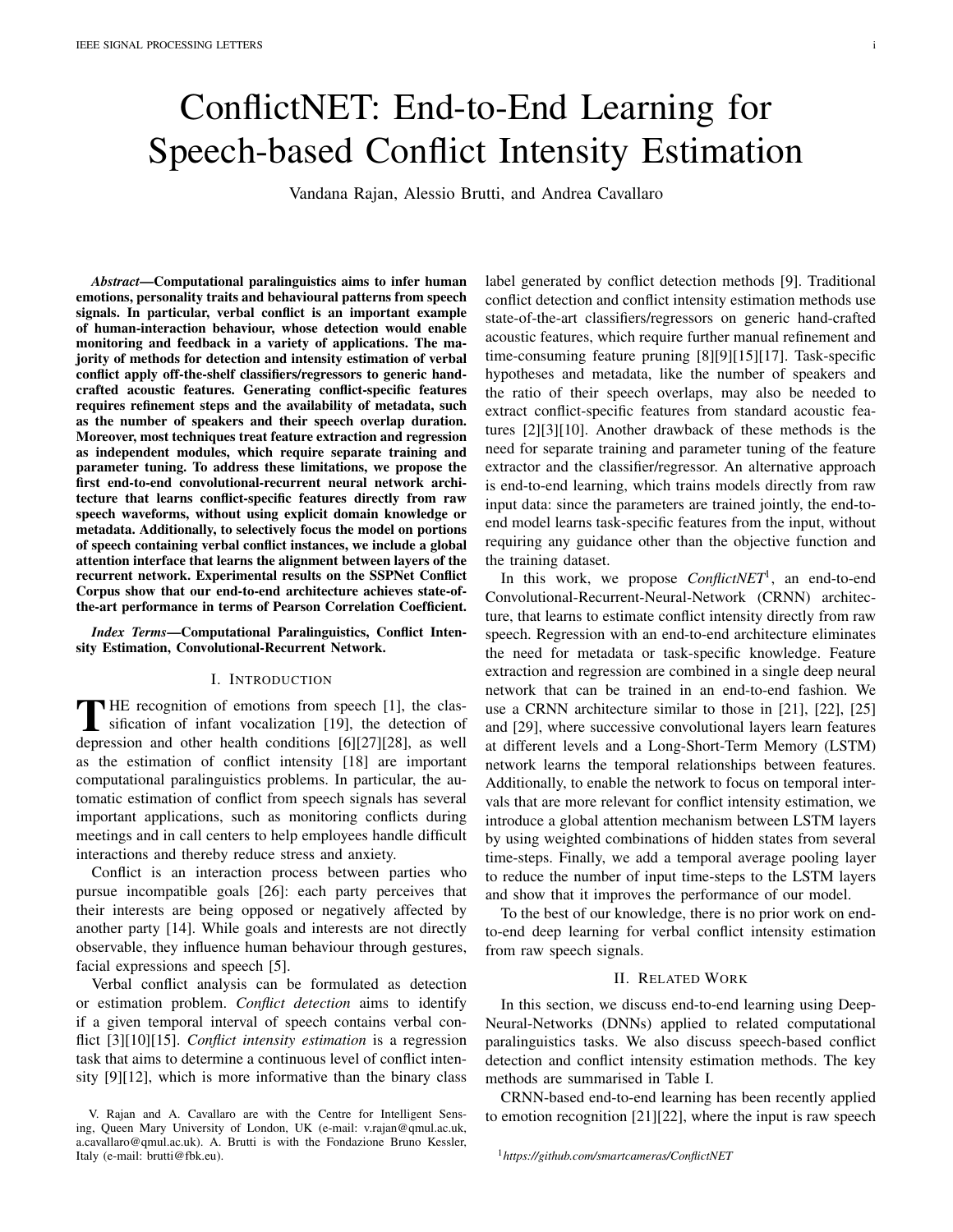and the output is a pair of continuous values indicating the level of emotional valence and arousal. Similar CRNN architectures have also been used for emotion classification [29] and infant vocalization classification [25]. These end-toend learning methods use single stream networks consisting of multiple convolution-maxpooling layers followed by various choices of recurrent layers like LSTM [22][29], Bidirectional LSTM (BLSTM) [21] or Gated Recurrent Units (GRUs) [25]. A Convolutional Neural Network (CNN) based end-to-end architecture for customer satisfaction prediction from contact center phone calls uses conflict detection as an auxiliary task to initialize the network weights [20].

Verbal conflict detection and intensity estimation were popularized by the *conflict sub-challenge* of the INTERSPEECH 2013 Computational Paralinguistics Challenge [18], whose baseline relied on 6,373 acoustic features extracted using OpenSMILE [7]. Most of the conflict detection and conflict intensity estimation methods either identify a subset of these features that are relevant for this task [8][12][15][17] or, to generate conflict-specific features, use metadata like the number of simultaneous speakers, interruptions and turn-taking characteristics [2][3][9][10].

The relevance of features can be determined by repeated classification using random feature subset selection [17], canonical correlation analysis based discriminative projection [15], greedy forward-backward feature selection [8] or ensemble Nyström method on manually partitioned feature subsets [12]. A major drawback of these methods is that they require checking all possible feature subsets to reduce feature redundancy and identify conflict-specific features. For example, [17] performs 300,000 iterations to identify 349 conflict specific features out of the 6,373 baseline features.

A Support Vector Machine (SVM) classifier can be used for conflict detection using predicted speech overlap ratio [10] or speech overlap based features [3]. Speech overlap predictions generated by a BLSTM can also be used for conflict detection using a DNN classifier [2]. Utterance-level features, obtained by combining frame-level DNN predicted speech overlap posteriors along with a subset of the baseline features, can be used for conflict intensity estimation using Support Vector Regressors (SVR) [9]. These methods require the availability of metadata, like the number of speakers and speech overlap duration.

The number of papers on speech-based conflict intensity estimation is scarce since [9]. Recently, a multi-modal conflict estimation method used a concatenation of audio and visual features as input to an LSTM-based encoder-decoder architecture with attention. This method focuses on visual features (facial gestures) and uses 65 audio Low-Level Descriptors (LLD) features, sampled at 25 Hz [23]. While hand-crafted features may facilitate interpretation of specific characteristics of the speech signal that are used as predictors for the task at hand, we aim to explore if an end-to-end learning framework can be used for a complex paralinguistic task such as verbal conflict intensity estimation by automatically learning relevant acoustic features for this task.

#### TABLE I

SUMMARY OF FEATURES, REFINEMENT METHODS AND CLASSIFIERS/REGRESSORS. KEY - IS13: INTERSPEECH 2013 CONFLICT SUB-CHALLENGE BASELINE FEATURES; IS10: INTERSPEECH 2010 PARALINGUISTICS CHALLENGE BASELINE FEATURES; REP. CLASS.: REPEATED CLASSIFICATION; CONV.: CONVERSATIONAL FEATURES; PROS.: PROSODIC FEATURES; OVER.: OVERLAP FEATURES; CLASS/REG: CLASSIFIER/REGRESSOR; KNN: K NEAREST NEIGHBOUR; SVM: SUPPORT VECTOR MACHINE; SVR: SUPPORT VECTOR REGRESSOR; LSTM: LONG SHORT TERM MEMORY; BLSTM: BI-DIRECTIONAL LSTM; SPLSR: SPARSE PARTIAL LEAST SQUARES REGRESSION; FPF: FACIAL POINT FEATURES; LLD: LOW LEVEL DESCRIPTORS; CRNN: CONVOLUTIONAL RECURRENT NEURAL NETWORK

| Ref.              | Input             | <b>Feature Refinement Method</b>        | <b>Class/Reg</b> |  |
|-------------------|-------------------|-----------------------------------------|------------------|--|
| [17]              | $\overline{1S13}$ | relevance adjustment by rep. class.     | <b>KNN</b>       |  |
| $[15]$            | <b>IS13</b>       | canonical correlation analysis          | <b>SVM</b>       |  |
| [8]               | <b>IS13</b>       | forward-backward pass                   | <b>SVR</b>       |  |
| [12]              | <b>IS13</b>       | manual feature partitioning             | ensemble         |  |
|                   |                   | + ensemble Nyström                      | <b>SPLSR</b>     |  |
| $[10]$            | <b>IS13</b>       | speech overlap ratio using SVR          | <b>SVM</b>       |  |
| $\lceil 2 \rceil$ | conv. & pros.     | speech overlap ratio using BLSTM        | <b>DNN</b>       |  |
| [9]               | IS13 $&$ over.    | forward-backward pass                   | <b>SVR</b>       |  |
| $\lceil 3 \rceil$ | IS10 & IS13       | overlap detection using SVR             | <b>SVM</b>       |  |
|                   |                   | + backward selection                    |                  |  |
| [23]              | FPF & LLD         | LSTM based encoder-decoder network      |                  |  |
| [20]              | raw speech        | End-to-End Convolutional Neural Network |                  |  |
| Ours              | raw speech        | End-to-End CRNN with attention          |                  |  |

#### III. CONFLICTNET: END-TO-END MODEL DESIGN

In this section, we present *ConflictNET*, an end-to-end model that, given raw speech waveforms, predicts a continuous value representing the level of conflict. Our model combines feature extraction and regression in a unified framework, which contains six types of layers (convolutional, max-pooling, average pooling, LSTM, attention and fully connected layers) arranged in a single stream (see Figure 1).

Features from the speech signal are extracted by 1D *convolutional* layers with learnable filters. We have 3 1D strided convolutional layers, with 64, 128 and 256 filters respectively. Each convolutional layer uses ReLu activation. 1D filters of successive convolutional layers, each with stride 1, are of size 6, 4 and 4 respectively. A progressive increase in the number of filters as well as decrease in filter size after the first convolutional layer is due to the fact that, with increased depth, the network learns more detailed features.

Changes in the parameters of network layers during training modify the distribution of the input to their subsequent layers, a phenomenon known as internal covariate shift [13]. To reduce the effect of this phenomenon and thereby accelerate the training, we perform *batch normalization* after each convolutional layer. Successive *max-pooling* layers downsample the convolution outputs and reduce the number of network parameters. The pooling size is determined by considering the rate of overlap, R, between convolution filter size, F, and pooling size, P [22]:

$$
R = \frac{F - 1}{F + P - 1}.\tag{1}
$$

We keep  $R < 0.4$  and use a stride size equal to the pool size in all the max pooling layers.

A given input speech signal can contain multiple instances of verbal conflict spread across time. A common choice to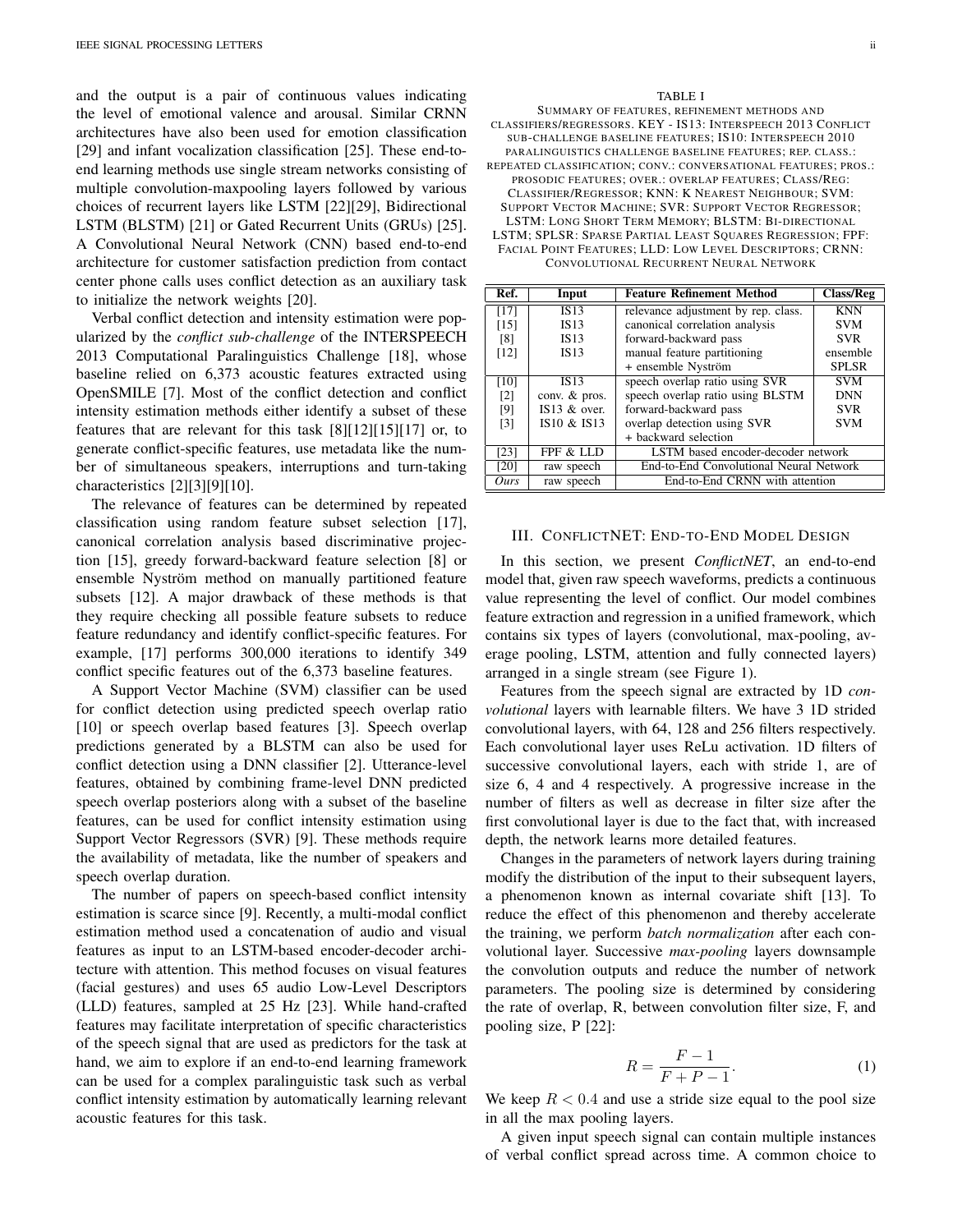TABLE II TRAIN-VAL-TEST SPLIT [18] FOR THE SSPNET CONFLICT CORPUS

|                       | Train | Val | Test | <b>Total</b> |
|-----------------------|-------|-----|------|--------------|
| Low $(conflict < 0)$  | 471   | 127 | 226  | 824          |
| High (conflict $>0$ ) | 322   | 113 | 171  | 606          |
| <b>Total</b>          | 793   | 240 | 397  | 1430         |

model such temporal sequential data is to use a Recurrent Neural Network (RNN). However, as the length of the input signal increases over time, it becomes harder to train a vanilla RNN due to the vanishing gradient problem, which can be attenuated using an LSTM [11]. Thus, we use two tanhactivated LSTM layers, with 128 and 64 units respectively, to capture the inter-dependencies between features across time.

Although, theoretically, there is no limitation on the number of time-steps an LSTM can process, our experiments showed that restricting the number of time steps to fewer than 250 improves performance. Thus, we use a *temporal average pooling* layer of pool size 4 to reduce the number of input time-steps to the first LSTM layer.

Intuitively, not all portions of an input speech signal will contribute equally towards the conflict intensity estimate of the entire signal. Thus, to enable the network to focus on portions of the signal that are more relevant for conflict intensity estimation, we add an *attention mechanism* between the LSTM layers. The LSTM layer with 128 units provides a sequence output rather than a single value to the attention layer, which assigns different weights to hidden states across different timesteps. We use a global additive self-attention mechanism [30], which considers the whole context to calculate relevance:

> $\sqrt{ }$  $\int$

> $\overline{\mathcal{L}}$

$$
g(t, t') = \tanh(W_g h_t + W_{g'} h_{t'} + b_g),
$$
  
\n
$$
e(t, t') = \tanh(W_a g(t, t') + b_a),
$$
  
\n
$$
a(t) = \text{softmax}(e(t)),
$$
  
\n
$$
l_t = \sum_{t'} a(t, t') h'_t,
$$
\n(2)

where  $W_g$  and  $W_{g'}$  are weight matrices corresponding to hidden states  $h_t$  and  $h_{t'}$  respectively;  $W_a$  is the weight matrix corresponding to their non-linear combination;  $b<sub>g</sub>$  and  $b<sub>a</sub>$ are the bias vectors;  $a(t, t')$  captures the similarity between  $h_t$  and  $h_{t'}$ ;  $l_t$  represents the attention focused hidden state representation, which is then given as input to the second LSTM at time-step  $t$ .

The conflict intensity value is predicted by a *fully connected layer* with a linearly activated single output neuron, which is connected to the final time-step of the last LSTM layer.

Finally, we design our loss function,  $L$ , to maximise the Pearson Correlation Coefficient (PCC):

$$
L = 1 - PCC = 1 - \frac{1}{N\sigma\hat{\sigma}} \sum_{i=1}^{N} (y_i - \mu)(\hat{y}_i - \hat{\mu}), \quad (3)
$$

where *N* is the number of labels;  $y_i$  and  $\hat{y_i}$  are true and predicted labels, respectively; and  $(\mu, \sigma)$  and  $(\hat{\mu}, \hat{\sigma})$  are their corresponding mean and standard deviation.



Fig. 1. The proposed *ConflictNET* architecture for conflict intensity estimation.

# IV. VALIDATION

In this section, we compare the performance of *ConflictNET* with other conflict intensity estimation and classification methods. We also present an ablation study that quantifies the contributions of different parts of our network, starting from a baseline convolutional-recurrent model composed of three sets of convolution, max pooling and batch normalization layers as well as two LSTM layers and a fully connected layer. We refer to this model as *ParaNET*.

# *A. Dataset*

We adopt the SSPNet Conflict Corpus [16], an audiovisual corpus that consists of 1,430 clips, each of duration 30 seconds, totalling  $\sim$ 12 hours of recordings extracted from a collection of political debates in French. Each clip is rated by 10 different non-French speaking assessors and the conflict intensity value assigned to each clip is the average of individual scores [24]. These values are in the range [-10,10], from no conflict  $(-10)$  to high level of conflict  $(+10)$ , thus making the dataset suitable for regression tasks. Audio signals are sampled at 48KHz, resulting in 1,440,000 samples per clip. This dataset was adopted in the *conflict sub-challenge* of the INTERSPEECH 2013 Computational Paralinguistics Challenge [18] using only the audio signal. In our experiments, we follow the same training-validation-testing data split as defined in the challenge (see Table II). Note that the challenge considered a binary classification task, obtained by classifying the conflict level into high ( $\geq$  0) or low ( $\lt$  0). Also, we convert the target labels from the range [-10,10] to [-1,1] for compatibility with the activations of the neural network.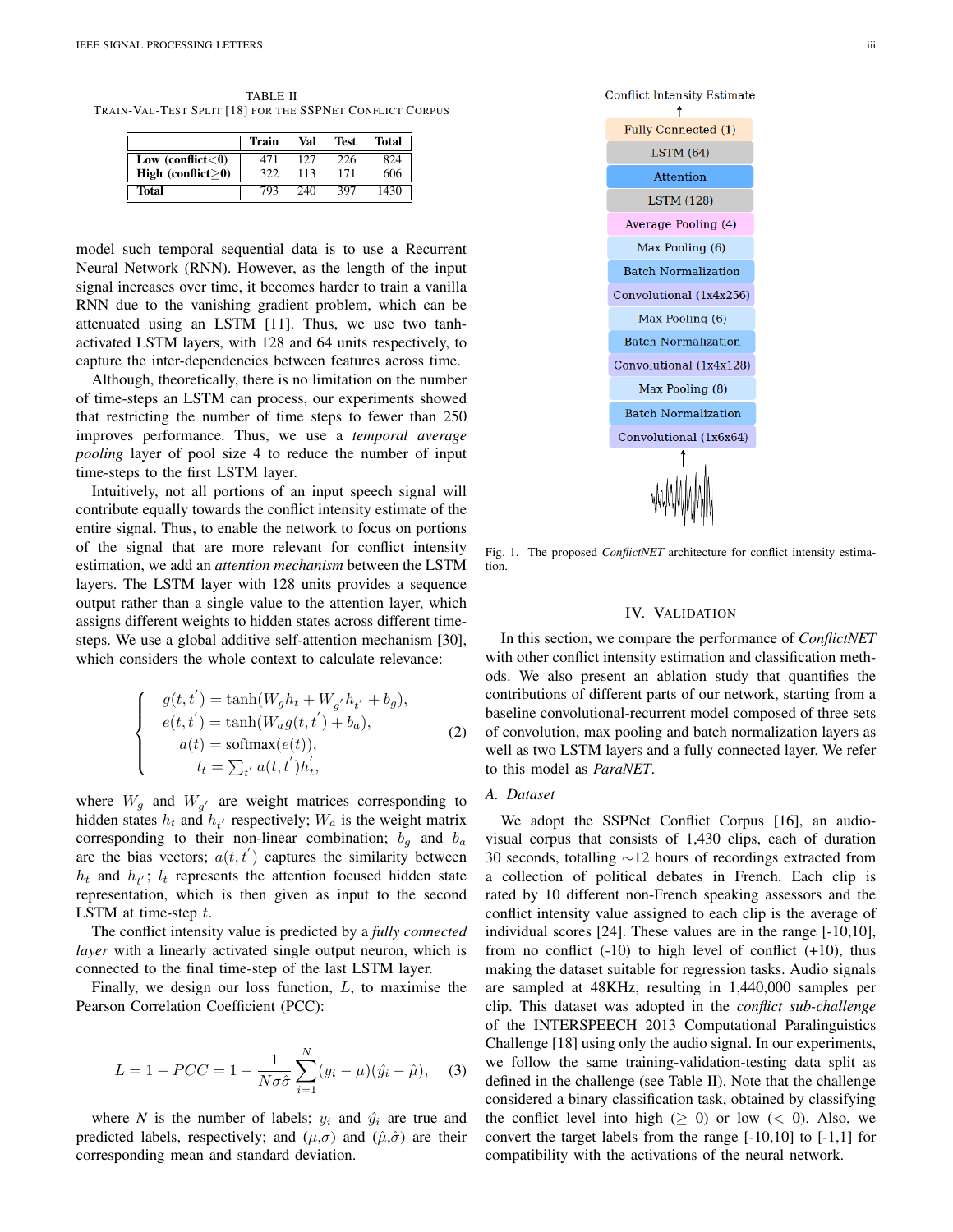Due to memory considerations, we downsample each clip to 8 KHz, thus reducing the number of samples per clip to 240,000. Because of the uneven distribution of verbal conflict instances, we process the input signal as a whole. To even the loudness over the entire input signal  $S$ , we perform rootmean-square normalization as follows:

$$
s = \frac{S}{\sqrt{\frac{\sum_{i=1}^{M} |S_i|^2}{M}}},
$$
\n(4)

where  $S_i$  is the  $i^{th}$  sample, *M* is the total number of samples of the input signal and s is the normalized signal.

## *B. Evaluation measures*

We consider three evaluation measures: Pearson Correlation Coefficient (PCC) for regression, Unweighted Average Recall (UAR) and Weighted Average Recall (WAR) for classification. Note that we obtain the classification outputs after binarizing the predicted continuous labels into high and low conflict levels. Also, we map the predicted output values to the same range as the training labels before calculating UAR and WAR, which helps to improve these evaluation measures without changes in the PCC value. The results we report are average values obtained after training and testing the model for 10 times.

# *C. Training*

The model was developed, trained and tested using Keras with Tensorflow backend [4]. The model was trained using the training set and the validation set was used to identify the epoch for early stopping and model saving callbacks. We used the Adam optimizer with a learning rate of 0.01 and decay of 0.6 for training the network with mini-batches of size 32. The model was selected based on the highest PCC value on the validation set.

#### *D. Ablation Study and Results*

The results obtained by adding subsequent layers to *ParaNET* are summarized in the bottom of Table III. The performance of our baseline model *ParaNET* is much better than the expected measure by chance values ( $PCC =$  $-0.008 \pm 0.023$ , UAR = 50%) given in [18]. An average pooling operation at the input of the first LSTM layer improves the performance on all the 3 evaluation measures, which can be attributed to the better performance of the LSTM obtained by reducing the number of input time-steps. An attention layer added to *ParaNET* improves its performance by a noticeable margin of 0.162, 9.8% and 8.1% in PCC, UAR and WAR, respectively. This supports our intuition that weighted combinations of hidden states across multiple timesteps can result in performance improvement of the LSTM layers. Further, adding both average pooling and attention layers to *ParaNET* improves the PCC value to  $0.853 \pm 0.003$ . We also experimented by using a Global Average Pooling layer that took an average of the entire output sequence of the second LSTM layer before feeding it to the fully connected layer. However, adding this layer resulted in a slight decrease of 0.002 in PCC and a slight improvement of 0.2% and 0.5% in UAR and WAR values, respectively. It is worthwhile to note

#### TABLE III

PERFORMANCE COMPARISONS ON THE SSPNET CONFLICT CORPUS TEST SET. NOTE THAT THE RANGE OF PCC IS [-1,1], AND THAT OF UAR AND WAR ARE IN PERCENTAGE. KEY - '\*' RESULTS REPORTED BY TRAINING ON BOTH TRAINING AND VALIDATION SETS; '-' VALUES NOT REPORTED; REF: REFERENCE; PCC: PEARSON CORRELATION COEFFICIENT; WAR: WEIGHTED AVERAGE RECALL; UAR: UNWEIGHTED AVERAGE RECALL; NN: NEURAL NETWORK; DNN: DEEP NEURAL NETWORK; AP:

AVERAGE POOLING; ATTN: ATTENTION; GAP: GLOBAL AVERAGE POOLING

| Ref               | <b>Method</b>                             | $\overline{\mathbf{PCC}}$ | <b>UAR</b> | WA R |
|-------------------|-------------------------------------------|---------------------------|------------|------|
| [18]              | INTERSPEECH'13 baseline                   | $.826*$                   | $80.8*$    |      |
| [17]              | Random subset feature selection           | .826                      | 81.6       | 82.1 |
| [15]              | Random discriminative projection          |                           | $84.6*$    |      |
| $\lceil 2 \rceil$ | Deep hierarchical neural networks         | $.838*$                   | $84.3*$    |      |
| [8]               | Greedy forward-backward                   | $.842*$                   | $85.6*$    |      |
| [12]              | Ensemble Nyström method                   | $.849*$                   |            |      |
| [10]              | Detection using speaker overlap           |                           | 83.1       |      |
| $\lceil 3 \rceil$ | Speech interruption detection             |                           | 85.3       |      |
| [9]               | DNN-based feature extraction              | .856                      | 84.7       |      |
| [20]              | End-to-End Convolutional NN               | .779                      | 79.8       |      |
|                   | ParaNET                                   | .675                      | 72.4       | 75.3 |
|                   | $ParaNET + AP$                            | .781                      | 79.9       | 81.3 |
|                   | <i>ParaNET</i> + Attn                     | .837                      | 82.2       | 83.4 |
|                   | $ParaNET + AP + Attn + GAP$               | .850                      | 84.5       | 84.8 |
|                   | <b>ConflictNET:</b> ParaNET + $AP + Attn$ | .853                      | 84.3       | 84.3 |

that the standard deviation of UAR and WAR values  $(0.43\%$ and 0.51%, respectively) are higher than that of PCC. This is not surprising since we optimized our network in terms of PCC alone.

The comparison<sup>2</sup> in Table III shows that the performance of *ParaNET*+AP is similar to that of the end-to-end solution in [20]. Our best performing model *ConflictNET* outperforms in terms of PCC all but one method ([9]). *ConflictNET* achieves almost the same performance as [9], a model with DNN based speech overlap feature set and feature pruning based conflict specific subset of standard acoustic features. This suggests that our end-to-end architecture has automatically learned task-specific information from the raw speech input.

#### V. CONCLUSION

We proposed a new convolutional-recurrent neural network architecture for end-to-end conflict intensity estimation from raw speech data, the first of its kind. We quantified the effectiveness of adding an attention mechanism and an average pooling layer to a baseline convolutional-recurrent architecture. Unlike previous works on this topic, our end-to-end model implicitly learns conflict-specific features directly from the input speech waveform. The performance of the proposed model is on par with the state-of-the-art method in terms of Pearson Correlation Coefficient on the SSPNet Conflict Corpus dataset. A future research objective is to understand the evolution of negative emotions, like anger and aggression, arising from verbal conflicts.

Acknowledgement. This research used QMUL's Apocrita HPC facility, supported by QMUL Research-IT.

<sup>&</sup>lt;sup>2</sup>As the results of [23] on the SSPNet Conflict Corpus are not available, this method in not included in the comparison.